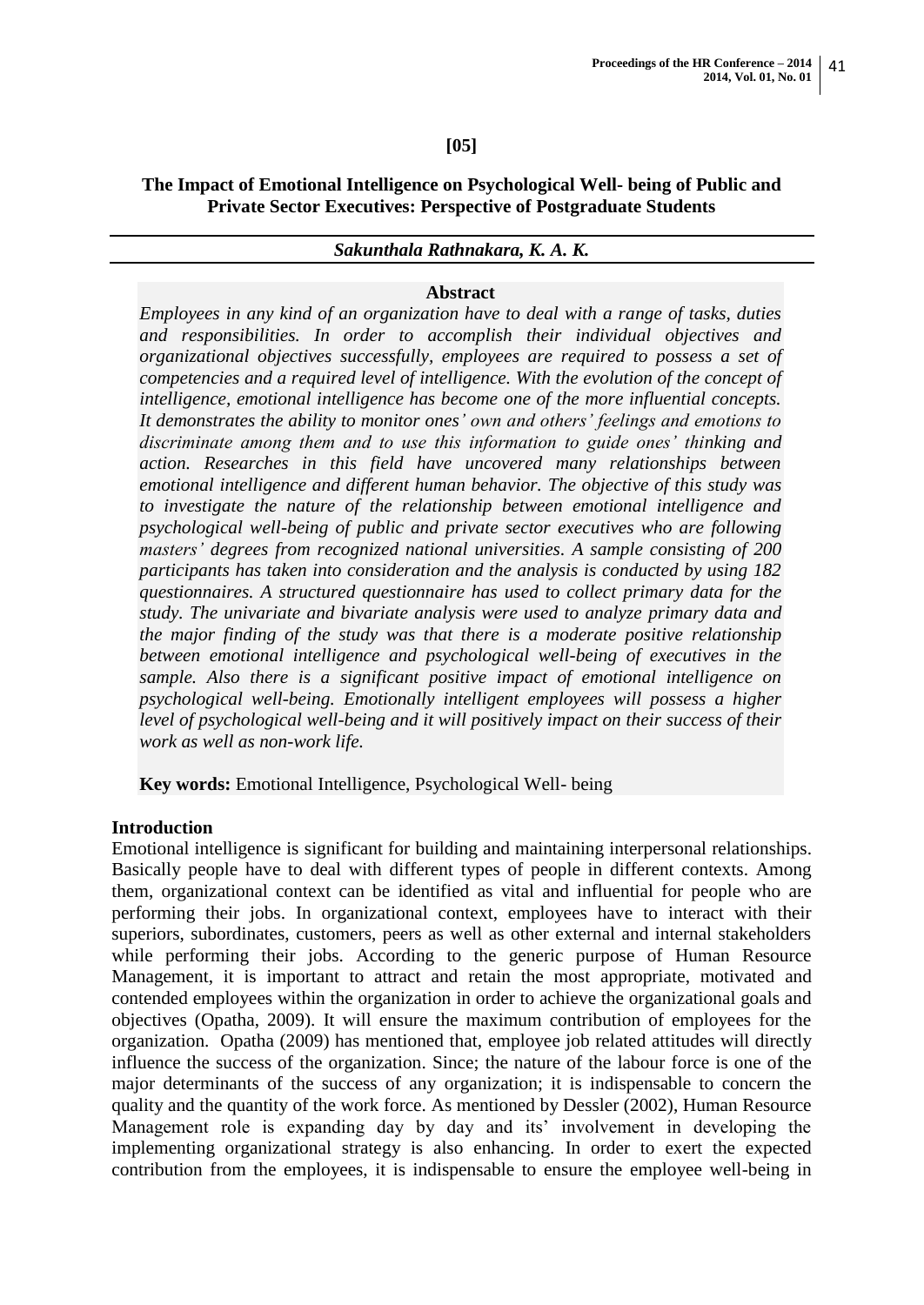their work and non-work life. World Health Organization (1948) defines health as "a state of complete physical, mental and social well-being and not merely the absence of disease or infirmity'. Well-being can be defined as 'the state of being [comfortable,](http://www.oxforddictionaries.com/definition/english/comfortable) [healthy](http://www.oxforddictionaries.com/definition/english/healthy) or happy' (Oxford Dictionary, Online). According to these definitions, well-being can be divided into three parts as physical, social and psychological well-being. All these spheres are equally important for each and every employee for their development as well as the organizational success. As mentioned earlier, employees have to deal with different groups of people and the nature of their relationship may directly influence on the level of their psychological wellbeing. Emotional intelligence is one of the major determinants of the quality of their interpersonal relationships. Salovey and Mayer (1990) have identified that higher levels of emotional intelligence result in better psychological and physical well-being. Emotional intelligence is about the ability to monitor one"s own and other"s feelings and emotions and discriminates among them and to use this information to guide one"s thinking and actions (Mayer and Salovey, 1990). This kind of intelligence will be influential to maintain a proper level of psychological well-being. The main focus of this study is to investigate the nature of relationship between emotional intelligence and psychological well-being of public and private sector executives who are following a masters degree from national universities in Sri Lanka. The selected sample is very important since; they are the people who have higher potentiality to become future top level managers in public and private sector organizations.

### **Research Problem and Objective**

Previous research findings amplify that; Emotional intelligence has a positive relationship with psychological well- being. However, there is no literature of these two phenomenons in the Sri Lankan context. This study is aimed to discuss the empirical findings of whether there is a positive relationship between the level of emotional intelligence and psychological wellbeing of executives who are following a masters degree from national universities in Sri Lanka.

# **Literature Review**

Emotional intelligence of adult students has become a topic of interest (Bhattacharyya et al., 2008). It increasingly has been expanding in education, personal life, work and business (Pellitteri, 2002). According to Landa et al (2010), Diener and Suh (2001) have identified emotions as good predictors of psychological wellbeing. Argyle (1987), Landa et al, (2010) further emphasize that satisfaction and psychological well-being can be characterized as indicators of good mental functioning. Carmeli et al., (2009) have also identified a positive relationship between emotional intelligence and psychological well-being. Additionally, Brackett and Mayer (2003) also found positive relationships between the Emotional Intelligence, the Big Five, and Ryff"s psychological well-being scale (Diener and Suh, 2001). In line with these findings, Palmer et al., (2002) have identified a positive relationship between emotional intelligence and life satisfaction among Spanish undergraduates. Furthermore, Landa et al (2010) mention that, Augusto *et al*. (2008) Extremera & Fernandez-Berrocal (2006) and Gohm and Clore, (2002) have identified positive relationships between emotional intelligence and psychological well-being in their studies. Several theoretical and empirical studies have identified that there is a positive relationship between emotional intelligence and psychological well-being. It means that, people who have a higher level of emotional intelligence experience higher level of psychological well-being. The purpose of this study is to examine the relationship between emotional intelligence and psychological well-being.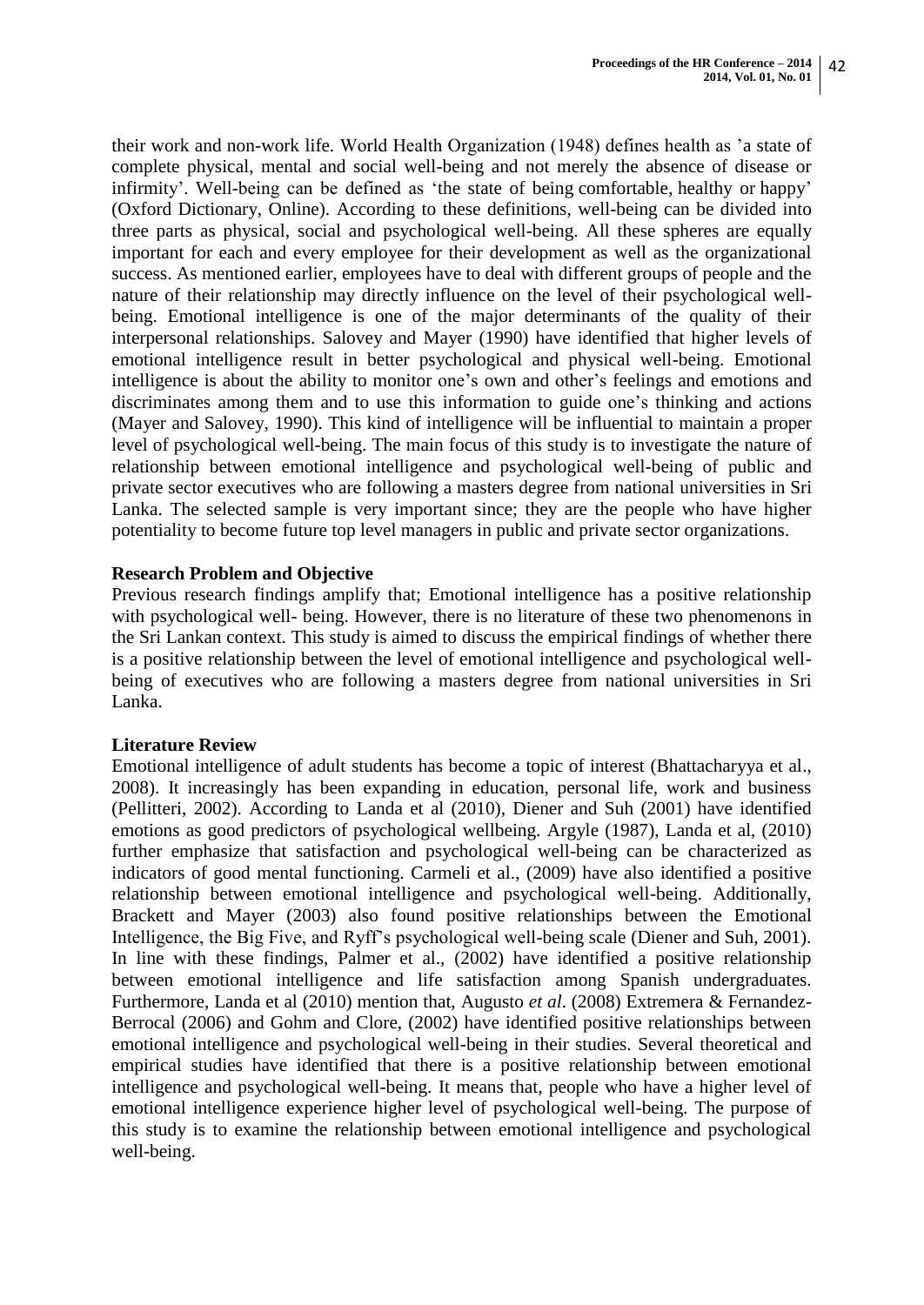# **Conceptual Model**

Each variable of the study should be clearly identified with dimensions, facets or properties denoted by the variable. These are then translated in to observable and measurable elements so as to develop an index of measurement of the concept (Sekaran, 2010).

### Figure 01: Conceptual Model of the study



In this research study, the independent variable is the level of emotional intelligence and psychological well-being is concerned as the dependent variable. According to Salovey and Mayer (1990), dimensions of emotional intelligence are as follows.

- 1. Appraisal and expression of emotions (The ability to appraise and express one"s own emotions as well as others)
- 2. Regulation of emotions (Willingness and ability to monitor, evaluate and regulate emotions)
- 3. Utilizing emotional Intelligence (Emotions and moods may be used to motivate and assist performance at complex intellectual tasks)

On the other hand, dimensions which are identified by Ryff (1989) are concerned as dimensions of psychological well-being.

- 1. Self-acceptance (the positive evaluation of oneself and one"s past life),
- 2. Positive relations with others (The possession of quality relations with others),
- 3. Autonomy (a sense of self-determination),
- 4. Environmental mastery (the capacity to manage effectively one"s life and surrounding world),
- 5. Purpose in life (the belief that one"s life is purposeful and meaningful) and
- 6. Personal growth (a sense of continued growth and development as a person) (Ryff, 1989).

### **Method**

This research is of deductive nature and the hypothesis is developed after a thorough study in the problem area in the light of previous literature and tested them to derive conclusions on the same. Study setting can be identified as non-contrived as the research study is done in the natural work environment. In this study, unit of analysis can be identified as individual since data is collected individually. Time horizon of the study is cross sectional as data were gathered just once. The population of this study is the public and private sector executives who are following a postgraduate study in Sri Lanka. The sample was limited to 200. Primary data for the study is gathered by using questionnaires. The sample was consisted with 104 female and 78 male participants. 66% of the sample was in 20-30 years range, 31% was in 31-40 years range and 2.2% were in the 41-50 years range. Collected data is analyzed by using Statistical Package for the Social Sciences (SPSS).

### **Measures**

Different scholars have developed different types of instruments in order to measure the level of emotional intelligence. EQi developed by Bar- On (1996), the 33 item emotional intelligence scale developed by Schutte et al (1998) can be identified as the instrument which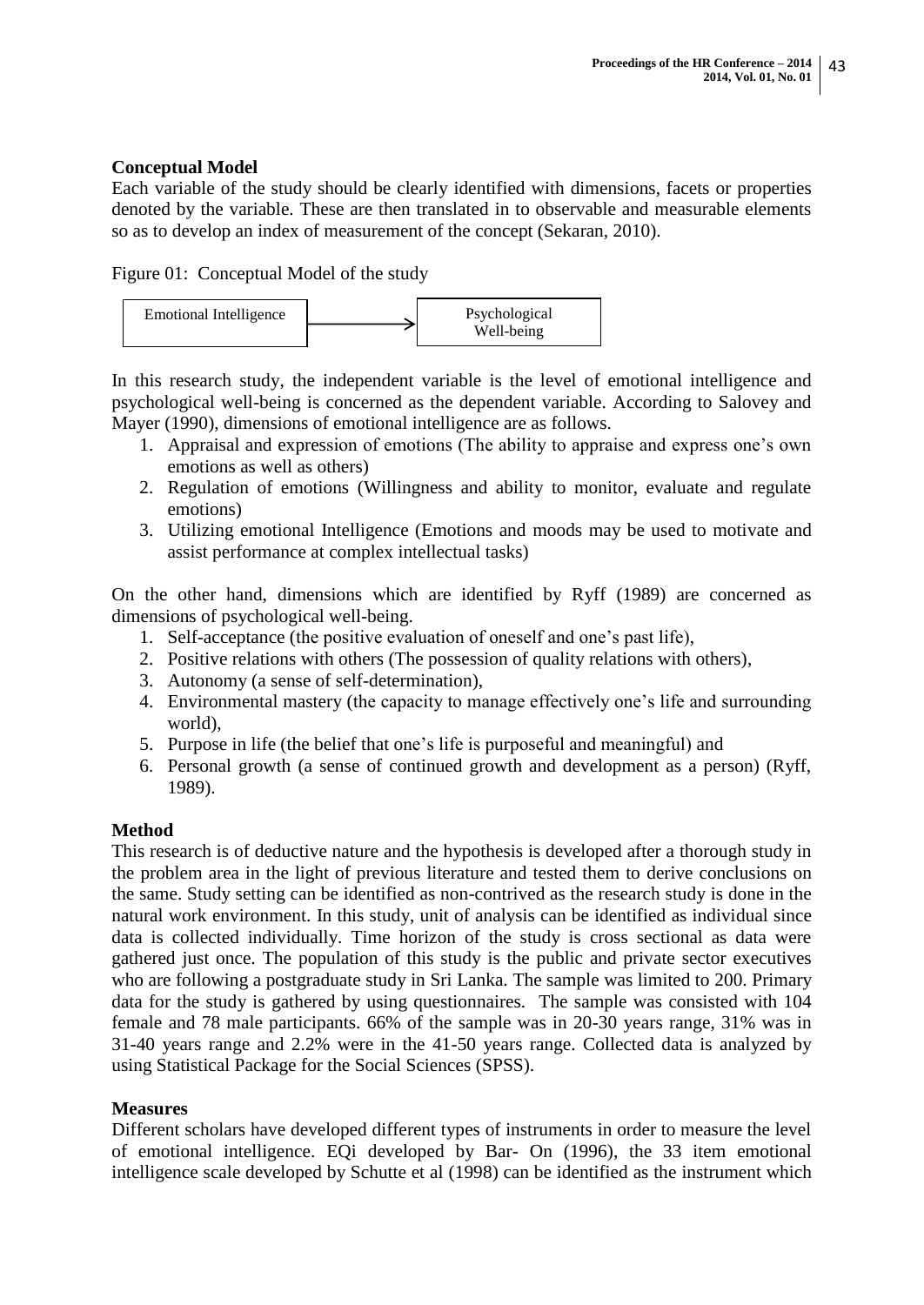is mostly used by the researchers. Since; Mayer and Saloveys" (1990) approach is selected, the 33 item emotional intelligence scale is the most appropriate instrument to measure the level of emotional intelligence. As measured by Schutte et al, (1998), the scale showed a Cronbach"s alpha value of 0.87 which ensures the internal consistency of the scale.

Ryff (1989) scale was used to measure the psychological well-being. Ryff (1989) has developed a six dimensions based 20-item scale, summarized 9-scale and 3-scale to measure psychological well-being. Most of the researchers have used this scale in order to measure the level of psychological well-being in their studies (Landa, 2010; Bhullar et al, 2012). Due to the time constraint, the researcher has used the 3- item scale in order to measure the level of psychological well-being. The questionnaire consists of 18 questions with 6 scales. (1- "Strongly Disagree", 2-"Disagree Somewhat", 3- "Disagree Slightly", 4- "Agree Slightly", 5- "Agree Somewhat", 6- "Strongly Agree"). Furthermore, the instrument consists of both positive and negative rated statements.

| Self-             | High Scorer: Possesses a positive attitude toward the self; acknowledges       |  |  |  |  |  |  |
|-------------------|--------------------------------------------------------------------------------|--|--|--|--|--|--|
| Acceptance        | and accepts multiple aspects of self including good and bad qualities; feels   |  |  |  |  |  |  |
|                   | positive about past life.                                                      |  |  |  |  |  |  |
|                   | Low Scorer: Feels dissatisfied with self; is disappointed with what has        |  |  |  |  |  |  |
|                   | occurred in past life; is troubled about certain personal qualities; wishes to |  |  |  |  |  |  |
|                   | be different than what he or she is.                                           |  |  |  |  |  |  |
| Autonomy          | High Scorer: Is self-determining and independent; able to resist social        |  |  |  |  |  |  |
|                   | pressures to think and act in certain ways; regulates behavior from within;    |  |  |  |  |  |  |
|                   | evaluates self by personal standards.                                          |  |  |  |  |  |  |
|                   | Low Scorer: Is concerned about the expectations and evaluations of others;     |  |  |  |  |  |  |
|                   | relies on judgments of others to make important decisions; conforms to         |  |  |  |  |  |  |
|                   | social pressures to think and act in certain ways.                             |  |  |  |  |  |  |
| Environmental     | High Scorer: Has a sense of mastery and competence in managing the             |  |  |  |  |  |  |
| Mastery           | environment; controls complex array of external activities; makes effective    |  |  |  |  |  |  |
|                   | use of surrounding opportunities; able to choose or create contexts suitable   |  |  |  |  |  |  |
|                   | to personal needs and values                                                   |  |  |  |  |  |  |
|                   | Low Scorer: Has difficulty managing everyday affairs; feels unable to          |  |  |  |  |  |  |
|                   | change or improve surrounding context; is unaware of surrounding               |  |  |  |  |  |  |
|                   | opportunities; lacks sense of control over external world                      |  |  |  |  |  |  |
| Personal          | High Scorer: Has a feeling of continued development; sees self as growing      |  |  |  |  |  |  |
| Growth            | and expanding; is open to new experiences; has sense of realizing his or her   |  |  |  |  |  |  |
|                   | potential; sees improvement in self and behavior over time; is changing in     |  |  |  |  |  |  |
|                   | ways that reflect more self knowledge and effectiveness.                       |  |  |  |  |  |  |
|                   | Low Scorer: Has a sense of personal stagnation; lacks sense of                 |  |  |  |  |  |  |
|                   | improvement or expansion over time; feels bored and uninterested with life;    |  |  |  |  |  |  |
|                   | feels unable to develop new attitudes or behaviors.                            |  |  |  |  |  |  |
| Positive          | High Scorer: Has warm satisfying, trusting relationships with others; Is       |  |  |  |  |  |  |
| relations<br>with | concerned about the welfare of others; capable of strong empathy, affection,   |  |  |  |  |  |  |
| others            | and intimacy; understands give and take of human relationships.                |  |  |  |  |  |  |
|                   | Low Scorer: Has few close, trusting relationships with others; finds it        |  |  |  |  |  |  |
|                   | difficult to be warm, open, and concerned about others; is isolated and        |  |  |  |  |  |  |
|                   | frustrated in interpersonal relationships; not willing to make compromises to  |  |  |  |  |  |  |
|                   | sustain important ties with others.                                            |  |  |  |  |  |  |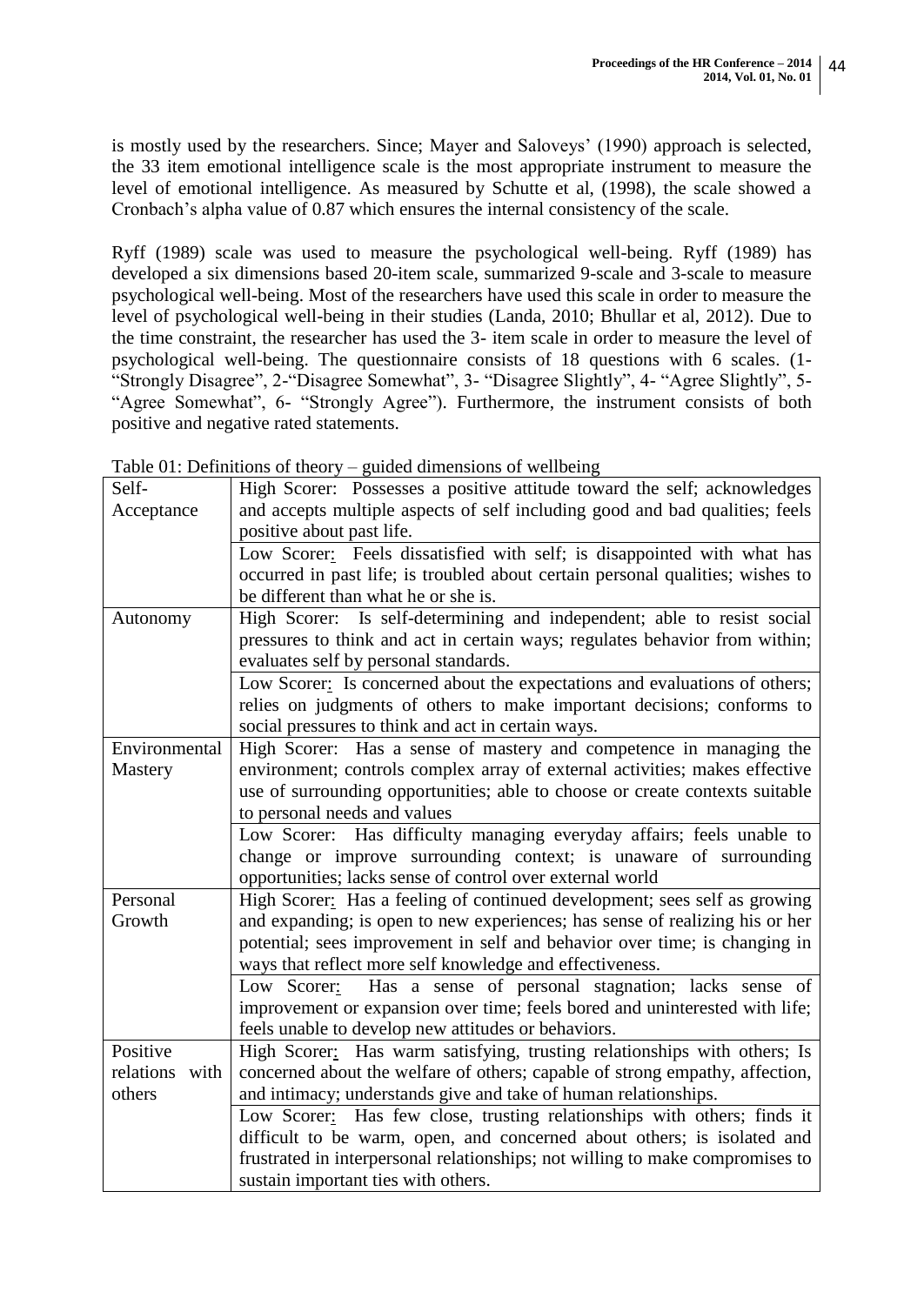| Purpose of life   High Scorer: Has goals in life and a sense of directedness; feels there is |
|----------------------------------------------------------------------------------------------|
| meaning to present and past life; holds beliefs that give life purpose; has                  |
| aims and objectives for living.                                                              |
| Low Scorer: Lacks a sense of meaning in life; has few goals or aims, lacks                   |
| sense of direction; does not see purpose of past life; has no outlook or                     |
| beliefs that give life meaning.                                                              |

Source: Ryff, Happiness Is Everything, or Is It? Exploration on the Meaning of Psychological Well- Being, 1989

### **Reliability and Validity of the Measures**

Sekaran (2010) has mentioned Cronbach's alpha as a reliability coefficient that indicates how well the items in a set are positively correlated to one another. The Cronbach"s Alpha test was used in order to measure the inter-item consistency reliability. The relevant results are given in Table 02. According to the results of the test, there was an adequate degree of internal reliability with regard to the constructs.

Table 02: Cronbach"s alpha values

| Variable                      | Cronbach's Alpha |
|-------------------------------|------------------|
| Psychological Well-being      | .774             |
| <b>Emotional Intelligence</b> | .779             |

#### **Findings**

According to Table 03, it can be identified that, the mean value of the level of emotional intelligence is 3.9822 which is a relatively higher value with 0.2831 of standard deviation.

| Table 03: Descriptive Statistics of Emotional Intelligence and Psychological Well-being |  |  |
|-----------------------------------------------------------------------------------------|--|--|
|                                                                                         |  |  |

| Emotional                                    |              |            | Psychological<br>Well- |            |  |  |
|----------------------------------------------|--------------|------------|------------------------|------------|--|--|
|                                              | Intelligence |            | Being                  |            |  |  |
|                                              | Statistic    | Std. Error | Statistic              | Std. Error |  |  |
| Mean                                         | 3.9822       | .02098     | 4.0409                 | .02922     |  |  |
| 95% Confidence Interval for Mean Lower Bound | 3.9408       |            | 4.1563                 |            |  |  |
| 95% Confidence Interval for Mean Upper Bound | 4.0236       |            | 4.1074                 |            |  |  |
| 5% Trimmed Mean                              | 3.9867       |            | 4.1111                 |            |  |  |
| Median                                       | 4.0231       |            | .155                   |            |  |  |
| Variance                                     | .080         |            | .39426                 |            |  |  |
| <b>Std. Deviation</b>                        | .28310       |            | 3.17                   |            |  |  |
| Minimum                                      | 3.32         |            | 4.94                   |            |  |  |
| Maximum                                      | 4.51         |            | 1.78                   |            |  |  |
| Range                                        | 1.19         |            | .50                    |            |  |  |
| <b>Interquartile Range</b>                   | .34          |            | $-.269$                | .180       |  |  |
| <b>Skewness</b>                              | $-.442$      | .180       | $-.139$                | .358       |  |  |
| Kurtosis                                     | $-.267$      | .358       | 4.0986                 | .02922     |  |  |

Referring to Table 03, the mean value of psychological well-being is also relatively high with 4.0986 and standard deviation is 0.39426 which means, the level of psychological well-being of the executives who are following a postgraduate study in the universities is relatively high.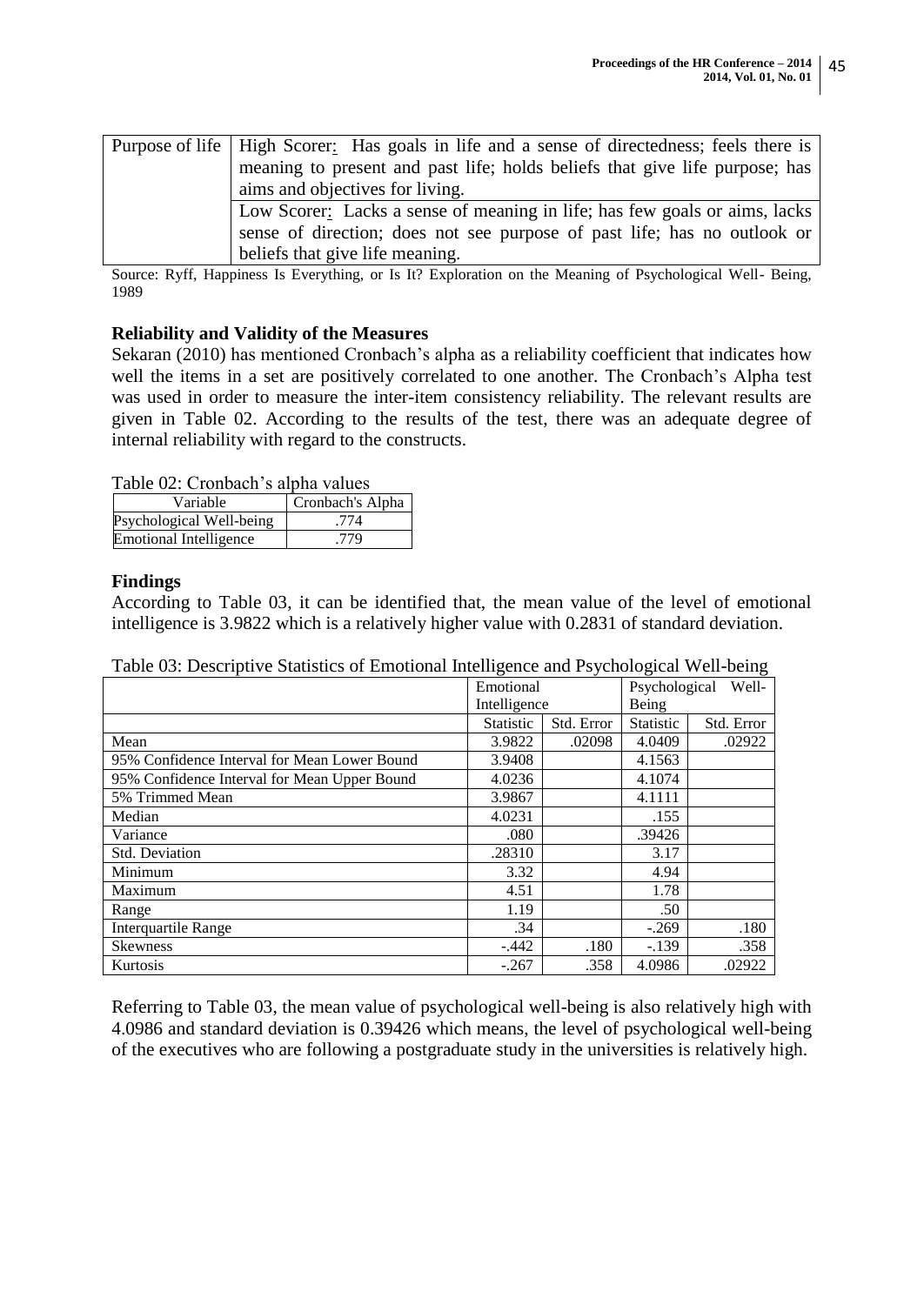Table 04: Pearson Correlation Coefficients of Emotional Intelligence with Psychological Well-being

|              |                            | <b>AVGEI</b> | <b>AVGPW</b> |
|--------------|----------------------------|--------------|--------------|
|              | <b>Pearson Correlation</b> |              | $.330**$     |
| <b>AVGEI</b> | $Sig. (2-tailed)$          |              | .000         |
|              |                            | $18^\circ$   | 182          |
|              | <b>Pearson Correlation</b> | $.330**$     |              |
|              | AVGPW Sig. (2-tailed)      | ,000         |              |
|              |                            |              | 82           |

\*\*. Correlation is significant at the 0.01 level (2-tailed).

The null hypothesis developed by the researcher was;

H0: There is no relationship between emotional intelligence and psychological well-being  $H<sub>1</sub>$ : There is a relationship between emotional intelligence and psychological well-being

According to Table 04, sig value is 0.000. Since sig value is smaller than the significant level  $(0.05)$ ,  $H_0$  should be rejected. Based on these computed statistical values, it can be claimed that, there is a moderate positive relationship between emotional intelligence and psychological well-being (r= 0.330).

Table 05: Model Summary

| Model                          |       |     |      | R Square   Adjusted R Square   Std. Error of the Estimate |  |  |
|--------------------------------|-------|-----|------|-----------------------------------------------------------|--|--|
|                                | .330a | 109 | .104 |                                                           |  |  |
| o Prodictore: (Constant) AVCEI |       |     |      |                                                           |  |  |

a. Predictors: (Constant), AVGEI

By referring the Table 05, correlation coefficient between emotional intelligence and psychological well-being can be identified as 0.330. On the other hand, R square value is only 10.9% which means that the independent variable (emotional intelligence) explains 10.9% of the total variance of the independent variable (psychological well-being).

|              | Tuoto voi Dela Coemeiento                             |            |      |       |      |
|--------------|-------------------------------------------------------|------------|------|-------|------|
| Model        | Unstandardized Coefficients Standardized Coefficients |            |      |       | Sig. |
|              |                                                       | Std. Error | Beta |       |      |
| (Constant)   | 2.269                                                 |            |      | 5.801 | 000  |
| <b>AVGEI</b> | .459                                                  | 098        | .330 | 4.687 | 000  |
|              | a. Dependent Variable: AVGPW                          |            |      |       |      |

#### Table 06: Beta Coefficients

Beta coefficient shows the significance of the independent variable as a predictor of dependent variable. By referring Table 06, it can be identified that there is a positive impact of emotional intelligence on psychological well-being. It can be concluded that, emotional intelligence can be identified as a significant predictor of psychological well-being since; the beta coefficient value becomes 0.459 and sig value is smaller than 0.05 (0.000).

### **Discussion**

Usually, people like to think of themselves as rational beings while satisfying their motives in an intelligent way. Most of the human affairs of everyday life are filled with feelings, moods and emotions like joy, sorrow, love, happiness and sadness. Both cognitive and affective components are contended in whatever people do. People have to deal with feelings and emotions when they are involved in making decisions. In order to survive, he/ she needed to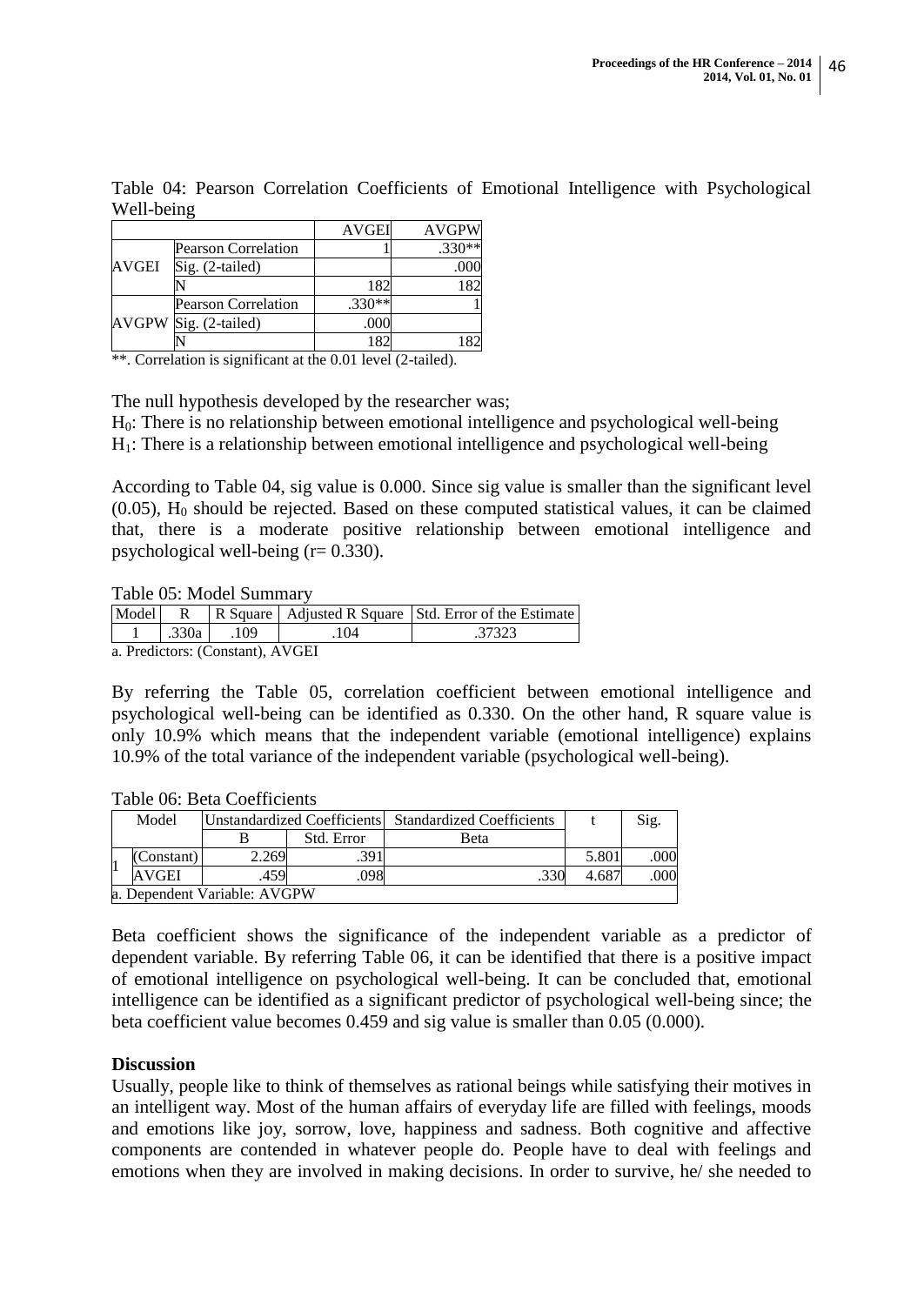identify potentially risky situations quickly and correctly by analyzing humans' and animals' nonverbal behaviors (Chiva and Alegre, 2008). An individual"s emotional intelligence is an indicator of how he or she perceives, understands and regulates his/ her emotions. Chaudhry and Saif (2011) mention that, the intelligent person is able to cope with new situations effectively based on their past experiences. In addition to that, they possess well developed social skills and able to use this emotional awareness for their acts and behaviours.

Researches reveal a positive correlation between emotional intelligence and life success as well. Additionally, employees with high emotional intelligence may better and more carefully handle the work-family conflicts than those with low emotional intelligence (Carmeli, 2003). The employees who are emotionally intelligent may think rationally and make decisions in the most appropriate way and at the most appropriate time. These reasons may directly affect to the results of the study on the positive relationship between emotional intelligence and psychological well-being of employees.

The population of the study was the public and private sector executives who were following a postgraduate degree in the national universities in Sri Lanka. The objective of these sample respondents is to achieve success and the progress of success in their lives. In order to achieve this kind of a target, they must possess different kinds of special skills as well as attitudes. Even though they possess theoretical knowledge, there are special skills and intelligence which are needed for their success and the progress of success. In order to achieve their career and non-work life expectations, mental and physical well-being are prerequisites. When it comes to psychological well-being, it is utmost important for their success. Psychological well-being will be determined by the ability to identify and manage their own and others" emotions. Since they have to work with others, it is very important to correctly identify and control the emotions. In this research study, it has identified that, there is a positive relationship between emotional intelligence and psychological well-being. On the other hand, emotional intelligence has a significant impact on psychological well-being as well ( $\beta$ 1= 0.459). Accordingly, the findings of the study are in line with the previous studies on this field since emotional intelligence has become a good predictor of psychological wellbeing (Diener and Suh, 2001; Carmeli et al., 2009).

# **Conclusion**

Psychological well-being is one of the most important psychological aspects which determine the success of individuals in their work and non-work life. Since psychological well-being is equally important as physiological well-being, it is indispensable to concern with psychological well-being to ensure the success of people. Emotional intelligence is a branch of social intelligence which is emphasized on the ability to identify and manage ones" own and others" emotions. The main objective of this study was to identify the relationship between emotional intelligence and psychological well-being and the nature of the impact. The level of psychological well-being will be affected by several factors. This study provides an empirical evidence to identify emotional intelligence as a significant predictor of psychological well-being.

### **References**

1. Afolabi, O. A., Awosola, R. K., Omole, S. O., (2010). Influence of Emotional Intelligence and Gender on Job Performance and Job Satisfaction among Nigerian Policemen.*Current Research Journal of Social Sciences* 2(3).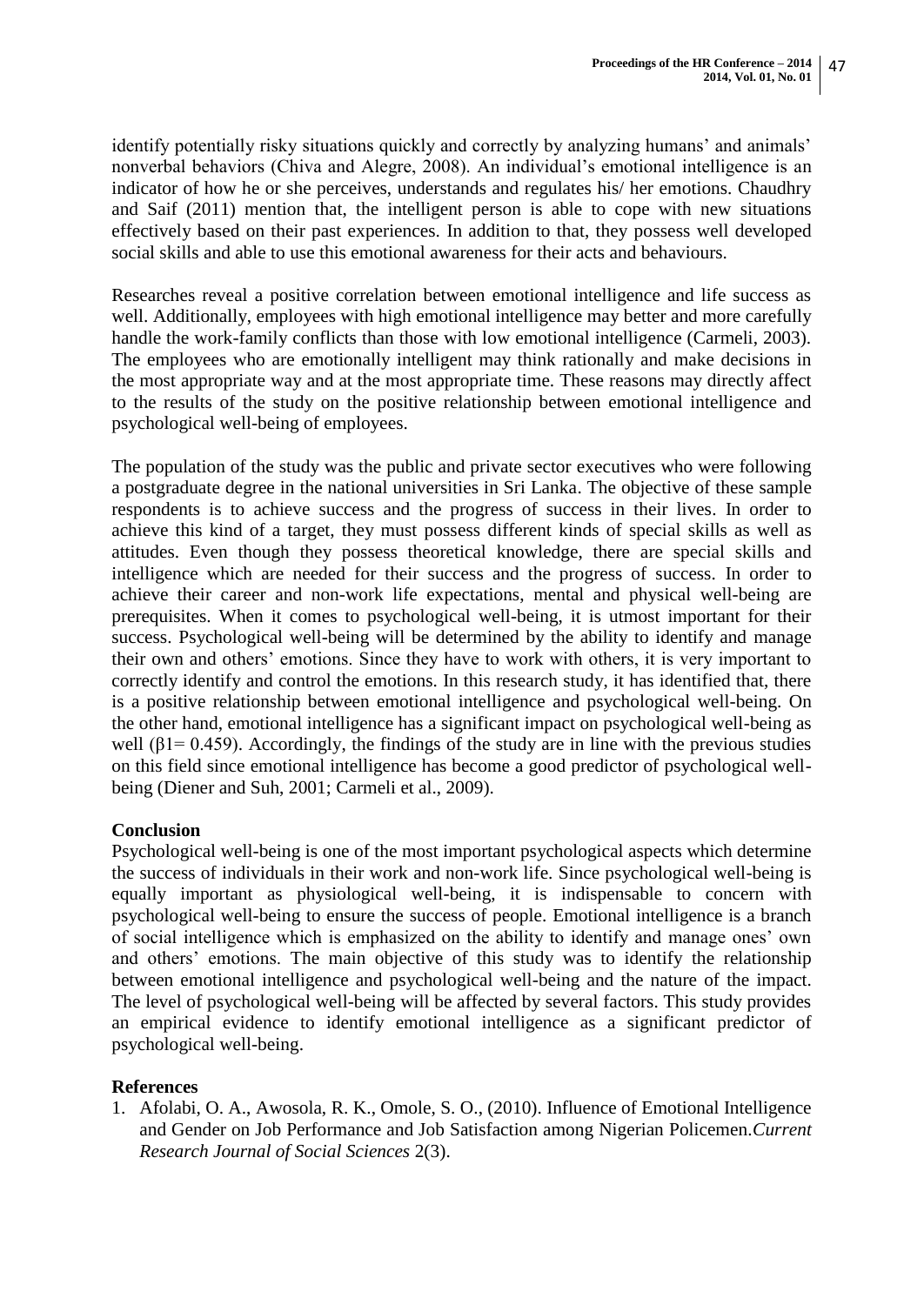- 2. Arnold, J., Silvester, J., Patterson, F., Robertson, I., Cooper, C., Burnes, B., 2005. *Work Psychology*. Perason Education. Retrieved from http//: [www.pearsoned.co.uk](http://www.pearsoned.co.uk/)
- 3. Alam, M. M., (2003).The Relationships Between the Emotional Intelligence and Job Satisfaction: Empirical Findings From Higher Education Institution in Malaysia. *Journal of Management and Social Sciences* Vol. 5, No. 2, (Fall 2009) 124-139.
- 4. Bar- On, R., (2006). The Bar-On Model of Social and Emotional Intelligence. Retrieved from: [http://www.eiconsortuim.org/reprints/bar-on\\_model\\_of\\_emotional\\_intelligence.htm](http://www.eiconsortuim.org/reprints/bar-on_model_of_emotional_intelligence.htm)
- 5. Bhullar , N., Schutte, N. S., Malouff, J. M., (2013). The Nature of Well-Being: The Roles of Hedonic and Eudaimonic Processes and Trait Emotional Intelligence.*The Journal of Psychology*, 2013, *147* (1), 1–16. doi.org/10.1080/00223980.2012.667016
- 6. Carmeli, A., (2003). The relationship between emotional intelligence and work attitudes, behavior and outcomes: An examination among senior managers. *Journal of Managerial Psychology* Vol. 18 No. 8, DOI 10.1108/02683940310511881.
- 7. Carmeli, A., Halevy, M. Y., Weisberg, J., (2007). The relationship between emotional intelligence and psychological wellbeing.*Journal of Managerial Psychology* Vol. 24 No. 1, DOI 10.1108/02683940910922546.
- 8. Chaudhry, A. A., Saif. M. I., (2011). Presence and potential of emotional intelligence (EI) in organizational settings. *African Journal of Business Management* Vol. 6 (20), pp. 6117-6122, 23. DOI: 10.5897/AJBM11.2634,Retrieved from http://www.academicjournals.org/AJBM.
- 9. Chiva, R., Alegre, A., (2008). Emotional intelligence and job satisfaction: the role of organizational learning capability. *Personnel Review*, Vol. 37 Iss: 6 pp. 680 – 701[,http://dx.doi.org/10.1108/00483480810906900.](http://dx.doi.org/10.1108/00483480810906900) Retrieved from: [http://www.jstor.org/stable/1176460.](http://www.jstor.org/stable/1176460)
- 10. Dessler, G., (2002). *Human Resource Management*.Pearson Education (Singapore) Pte. Ltd., Indian Branch.
- 11. Extremera, N., Berrocal, P. F., (2005). Perceived emotional intelligence and life satisfaction: Predictive and incremental validity using the Trait Meta-Mood Scale. *Personality and Individual Differences* 39, 937–948.
- 12. Gardner, H., Thomas, T., (1989). Multiple Intelligences Go to School: Educational Implications of the Theory of Multiple Intelligences. *Educational Researcher,* Vol. 18, No. 8, pp. 4-10.
- 13. Landa, J. M. A., Martos, M P., Zafra, E. L., (2010). Emotional Intelligence and Personality Traits as Predictors of Psychological Well-Being in Spanish Undergraduates. *Social Behavior and Personality*, 38(6), 783-794. DOI 10.2224/sbp.2010.38.6.783.
- 14. Landy, F. J., (2005). Some Historical and Scientific Issues Related to Research on Emotional Intelligence. *Journal of Organizational Behavior,* Vol. 26, No. 4, Retrieved from http://www.jstor.org/stable/4093836 .
- 15. Mayer, J. D., Salovey, P., (1990). Emotional Intelligence. Retrieved from http://www.dau.mil.ei1990editorialinei.
- 16. Mayer, J. D., Salovey, P., (1993). The Intelligence of Emotional Intelligence. Retrieved from [http://www.dau.mil.ei1993editorialinei.](http://www.dau.mil.ei1993editorialinei/)
- 17. Mehta, K., Vasoo, S. (2004). Psychological and Social Well-being. *Asia Pacific Journal of Social Work and Development.* Vol 14, No 2. doi.org/10.1080/21650993.2004.9755950.
- 18. Opatha, H. H. D. N. P, (2009)*. Human Resource Management*. Author; Colombo
- 19. Palmer, B., [Donaldson,](http://www.sciencedirect.com/science/article/pii/S019188690100215X) C., [Stough](http://www.sciencedirect.com/science/article/pii/S019188690100215X)' C., (2002). Emotional intelligence and life satisfaction. *[Personality](http://www.sciencedirect.com/science/journal/01918869) and Individual Differences*. Vol 33, [Issue](http://www.sciencedirect.com/science/journal/01918869/33/7) 7, Pages 1091–1100. DOI: 10.1016/S0191-8869(01)00215-X.